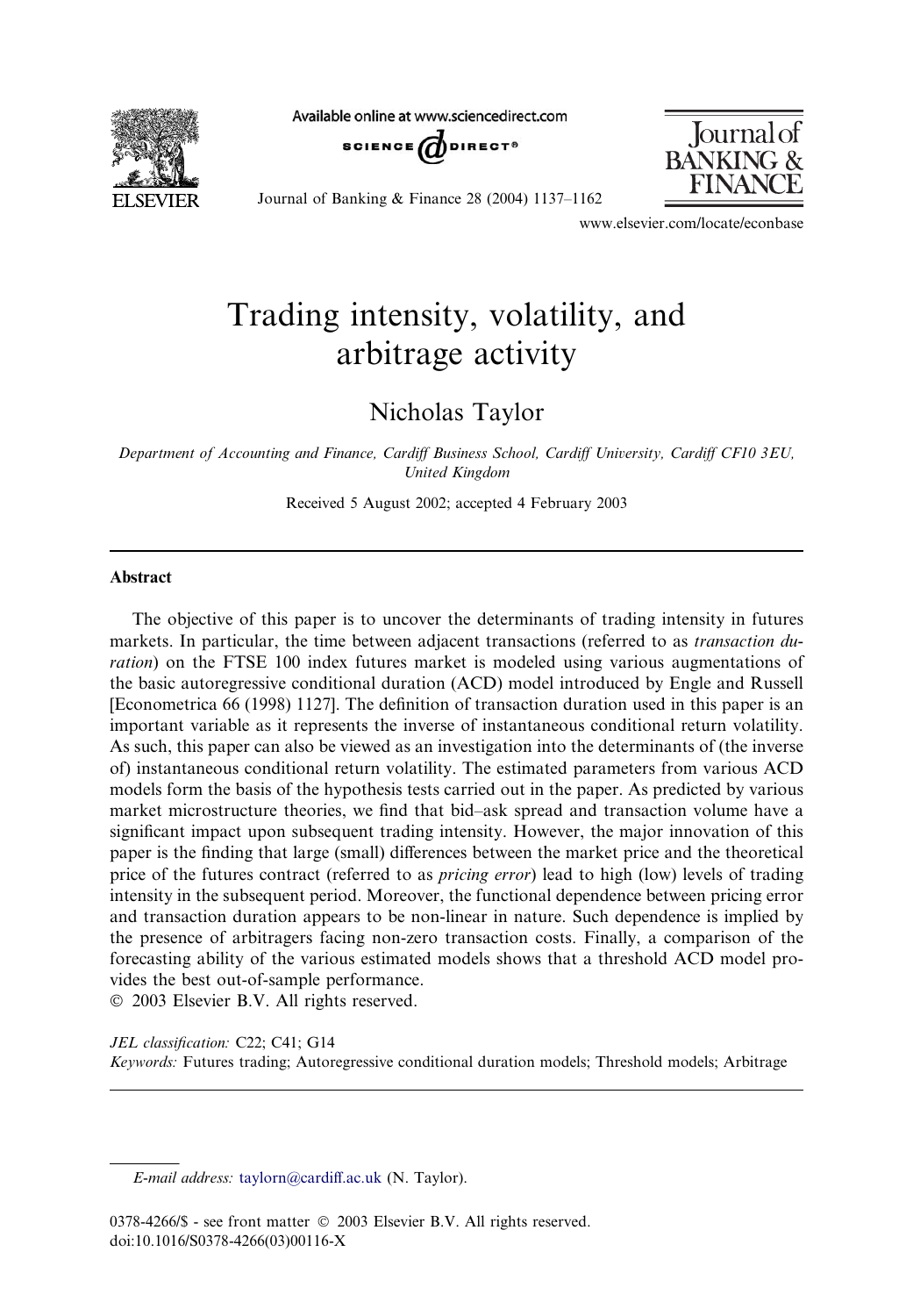## 1. Introduction

Accurate forecasts of the conditional volatility of asset returns is of extreme importance in the areas of risk management and option pricing. In the former, the concept of Value-at-Risk (VaR) has become a widely used method for measuring the market risk of portfolios. It is defined as the tolerable amount of capital that can be lost in the next period for a given predetermined probability. Clearly an accurate forecast of volatility is important here if the solvency of the portfolio owner is to be maintained. Likewise, as the price of an option contract is a function of the volatility of the underlying asset returns, a similar degree of accuracy is required by buyers and sellers of such contracts. Given this importance it is not surprising that a vast literature exists concerning appropriate ways to model conditional volatility.

The conventional approach to modeling conditional volatility is almost always based on the autoregressive conditional heteroscedasticity (ARCH) model introduced by Engle (1982), or one of many generalizations of this model (see Bollerslev (1986) and Nelson (1991), for examples within this vast literature). A common feature of these models is that conditional volatility in the next period is a function of current and previous conditional volatility and/or the square of unexpected returns. In using this form of temporal dependence one necessarily imposes restrictions concerning the sampling frequency of the data. This inevitably leads to ad hoc frequency selection and thus information loss. For example, return volatility measured at hourly intervals could imply zero return volatility even though returns within the interval are highly volatile. At the other extreme, selection of too high a frequency may result in many intervals with no new information and, hence, may induce various forms of heteroscedasticity into the data. To avoid these problems the current paper makes use of various duration models capable of modeling (the inverse of) instantaneous conditional return volatility.

Duration models focus on the times between events and, therefore, do not impose any sampling frequency assumptions. In the current context the event is defined as a non-zero price impact trade on the FTSE 100 index futures market with the times between these events being referred to as *transaction duration*.<sup>1</sup> As is shown explicitly in Engle and Russell (1998), there exists an inverse relationship between the conditional expectation of this type of transaction duration and instantaneous conditional return volatility. This follows from basic intuition whereby if transaction duration is expected to be low (high) then it follows that prices are expected to change (in absolute terms) rapidly (slowly). Therefore, by using this particular definition of transaction duration one is able to interpret the models used as models of(the inverse of) instantaneous conditional return volatility.

 $<sup>1</sup>$  A non-zero price impact trade is defined as a trade which contains a price that is different from the</sup> price observed in the previous trade.